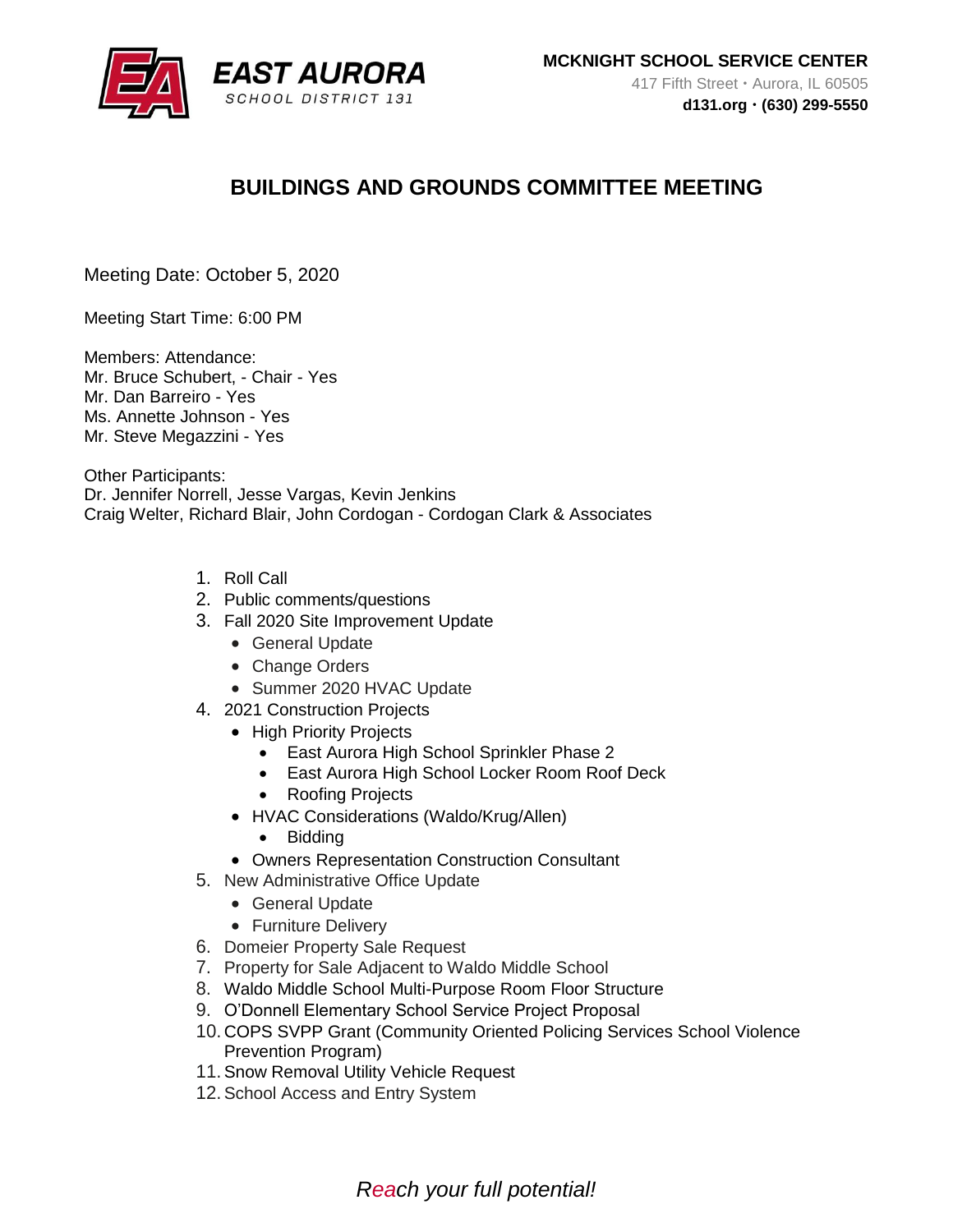

- 13.Work Orders 14. Resolution for Sale of Personal Property 15. Incident Report 16. New Business
- 17.Adjournment

### **Public Comments/Questions**

**NONE** 

### **Fall 2020 Site Improvement Update**

Mr. Megazzini reported Mechanical Projects are moving along with punch list completion in process along with balancing and boiler startups. Work on balancing controls and programming is ongoing. The process should be completed by the end of October.

Simmons wall repair is moving along. The removal of the glazed brick is complete and is being replaced with a cinder brick. The project should be completed by the end of October.

Fall Site improvement projects have started with sidewalk replacement, asphalt milling, overlay and sealcoating. The project is ongoing and is moving on target for the October completion.

Adventures program construction is nearing completion. The mechanical equipment has been shipped and will be installed when received. Punch list items are being completed.

#### **Change Orders**

Mr. Megazzini reported there are quite a few change orders in the packet that are Life Safety issues including ceiling openings and securing plaster. Those denoted as pending on the report are moving forward tonight. He reported the Change Orders go to Cordogan Clark for review to accept or reject. Cordogan reviews with the District Administration to determine what process will be taken. Mr. Schubert questioned the landscaping change orders that were rejected at various locations. Mr. Welter stated in the review, Cordogan determines who is responsible for the change order payment.

#### **2021 Construction Projects**

Mr. Megazzini presented the 2021 construction projects. The majority of the specs are together for whatever gets decided on the HVAC projects as well as the Sprinkler Project Phase 2 and the Locker Room Roof Deck Replacement as well as some other projects for next summer. Once a decision has been made on which projects the District will be moving forward on, specs from architects and looking at abatement will take place. Mr. Schubert questioned if the projects were part of the 5 year plan and Mr. Megazzini stated they were.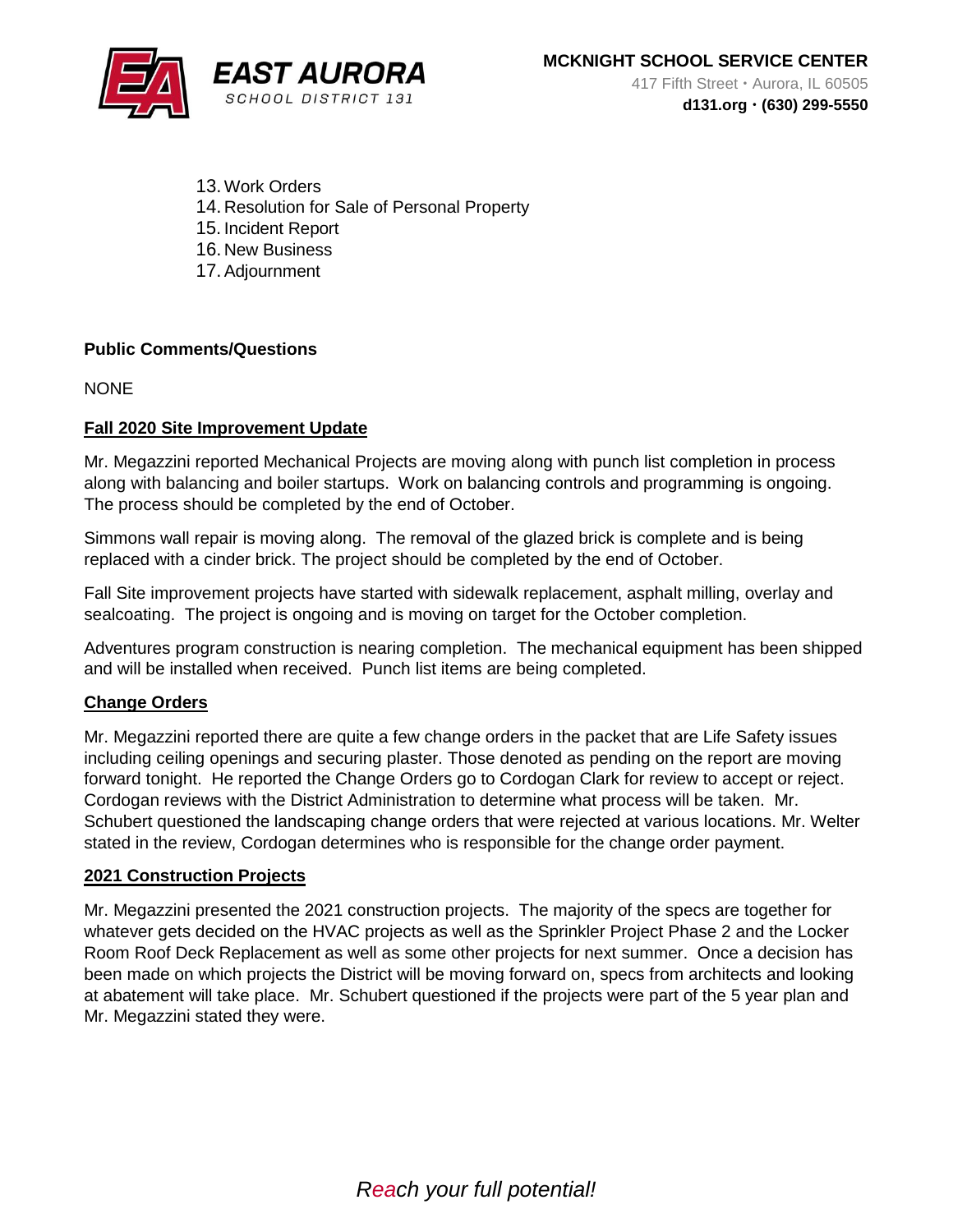

## **HVAC Considerations (Waldo/Krug/Allen)**

Dr. Norrell presented HVAC Considerations. She reported the item was brought to the full Board at the last Board meeting. The report was a listing of priorities with financial updates. Mr. Schubert expressed the need to keep the project moving forward with discussion from this Committees decision to prioritize Waldo/Krug/Allen with costs. The last approved 5 year plan with priorities were used in discussions. The discussion will be brought to Full Board to assure the District has the funding for the entire project with Waldo being the priority. Ms. Johnson stated there is now a good opportunity to start Waldo. A timeline for mechanical projects from the architects will be presented with bidding this week and a pre-bid meeting taking place on October  $13<sup>th</sup>$ . There is a hope for better rates due to the economy. Sustainability Partners is waiting for a decision to determine the need for more buying power. The project will continue to move forward with Board approval. Mr. Welter added the buildings are prioritized on the basis of the condition of the boiler systems. A determination will be made as to moving forward with Waldo/Krug/Allen once bid pricing is received.

### **Owners Representation Construction Consultant**

Dr. Norrell spoke regarding a Construction Consultant. There has been concerns expressed by this Committee and the desire to have another layer of oversight with a construction consultant. There will be a firm that will serve as an owners representative construction consultant for the District. This will provide another set of eyes with assisting the District with construction projects, oversight and budget reviewing. The consultant will charge on a per case basis. The Committee accepts the recommendation and will bring to Full Board for approval. A timeline will be brought back to Committee once received.

#### **New Administration Office Update**

Mr. Megazzini reported work at the New Administration Office continues with timeline. The alley is set to be paved and the sidewalk replaced by the end of this week or early next week. The exterior work is 95% completed. The interior work on the elevator is scheduled to begin on October 19<sup>th</sup>. There will be a larger crew than originally planned working on the project with a 5 week timeline to complete. Once in place and licenses have been received, the District can get occupancy. The mechanical system is installed and waiting on the utilities to be started up. This should take place in the next couple weeks. Mr. Schubert questioned the progress on floors and ceilings. Mr. Megazzini responded the contractors are waiting for the temperature in the building to be controlled. Furniture has been put on hold until the completion of the elevator installation. Contractors have offered to work with furniture installation by hoisting up into open windows. Mr. Blair stated there would not be a cost to the District to hoist the furniture thru the windows. There is concern with putting the furniture in the building prior to takeover. Ms. Johnson expressed concern with no security alarm in place. The District will start to be charged for the furniture that is being held in storage. There is a possibility that the cost could be pushed to the responsible party for the delay. With the elevator delay, the move in date has been pushed forward 3 weeks from end of November into December. Ms. Johnson questioned the cost for the furniture storage. Dr. Norrell is fine with waiting to move in, however not with the storage fee to the District for the furniture. She will consult with the Attorney regarding passing the furniture storage cost to the contractor.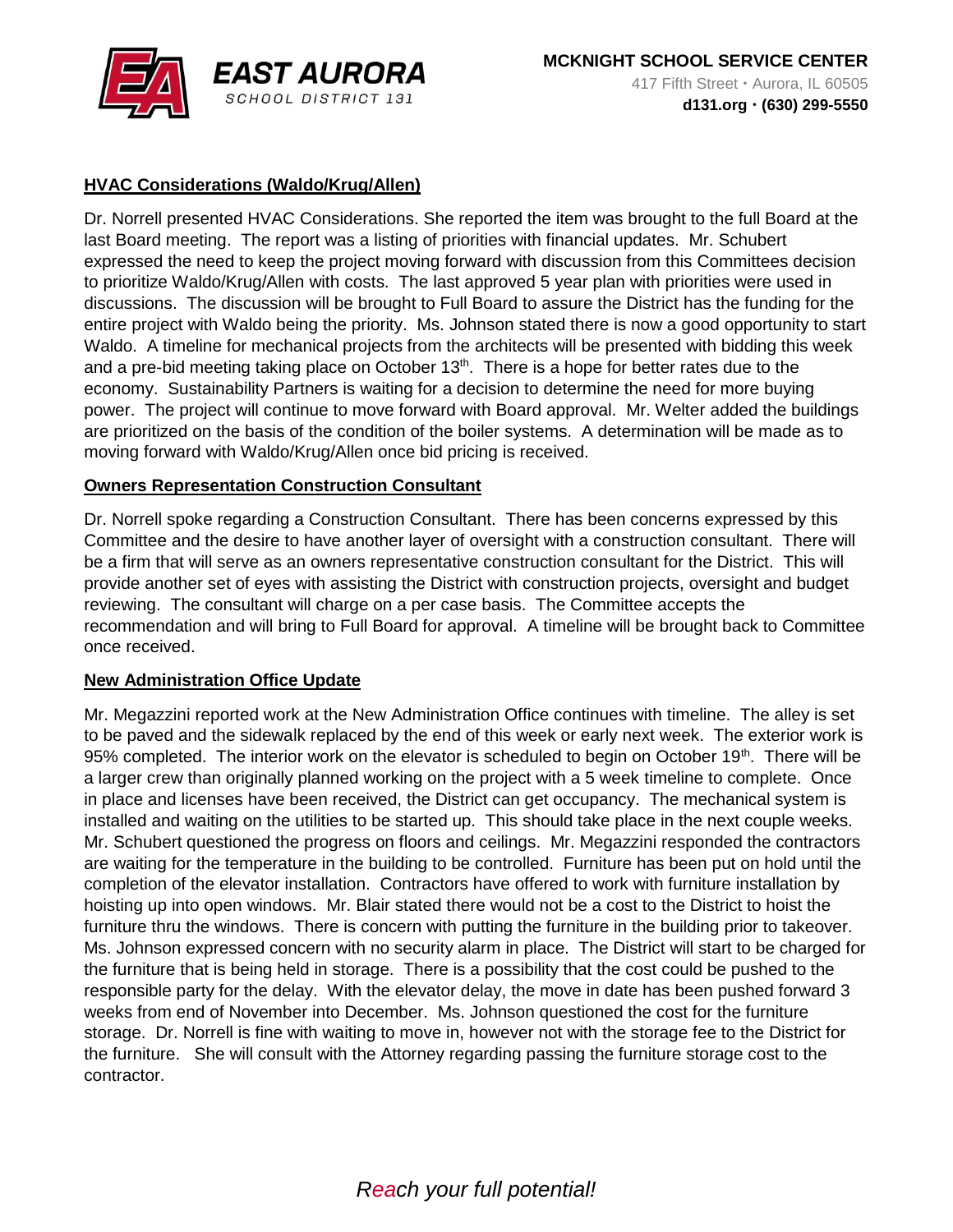

## **Domeier Property Sale Request**

Mr. Megazzini reported the owner of the ice cream shop across from Domeier has expressed interest in purchasing the building for storage and parking. Sodexo currently uses the building for storage. Mr. Megazzini stated he could request an appraisal on the property. Committee agreed to move forward with appraisal. Ms. Johnson stated the building at one time was used by the District as a school building. Mr. Schubert questioned if the building is historical. Dr. Norrell asked if the owner of the ice cream shop would consider renting the parking spaces. Mr. Megazzini will do some further checking with the City of Aurora to determine if the building is historical and with the owner of the ice cream shop regarding rental of parking spaces.

### **Property for Sale Adjacent to Waldo Middle School**

Mr. Megazzini reported he was contacted by the owner of the property on the SE corner of Waldo property. The owner is aware that the district owns the garage on the other side of the property. Mr. Megazzini reported he went to take a look at the home and property. The owner intends to sell his home at the end of the year. Once the owner is ready to sell, pricing can be determined. The Committee agreed to move forward with obtaining pricing on the property. Mr. Schubert requested to follow up on the value of acquiring the property at an upcoming meeting

#### **Waldo Middle School Multi- Purpose Room Floor Structure**

Mr. Megazzini presented the assessment from Cordogan Clark and Associates in regards to the concern with the beams at Waldo Middle School Multi-Purpose Room. The structure has been assessed by the architects and their recommendation is to put brackets along the beams that seemed to have slid. While there is no immediate concern with the structure, there will be limits with occupants in the MPR with assemblies but the room may be used for classes until the brackets are placed. Bid documents will be prepared and brought back to Committee with pricing. Mr. Welter stated it would be appropriate to do the work when the HVAC is going on.

#### **O'Donnell Elementary School Service Project Proposal**

Mr. Megazzini presented the Eagle Scout Proposal Project to add a flower bed in the front corner at O'Donnell Elementary School to replace the old wooden sign that has been taken down. The intent would be to have the staff/students that currently take care of the butterfly garden to also tend to the flower bed. The Committee agreed to move forward with the project.

## **COPS SVPP Grant (Community Oriented Policing Services School Violence Prevention Program)**

Mr. Megazzini and Mr. Jenkins worked with the ROE with a grant opportunity. The District has been awarded a portion of the grant that includes Stop the Bleed Kits, Reunification Kits and Comprehensive Site Risk Assessment Planning. The kits will be distributed amongst the buildings once the kits are received.